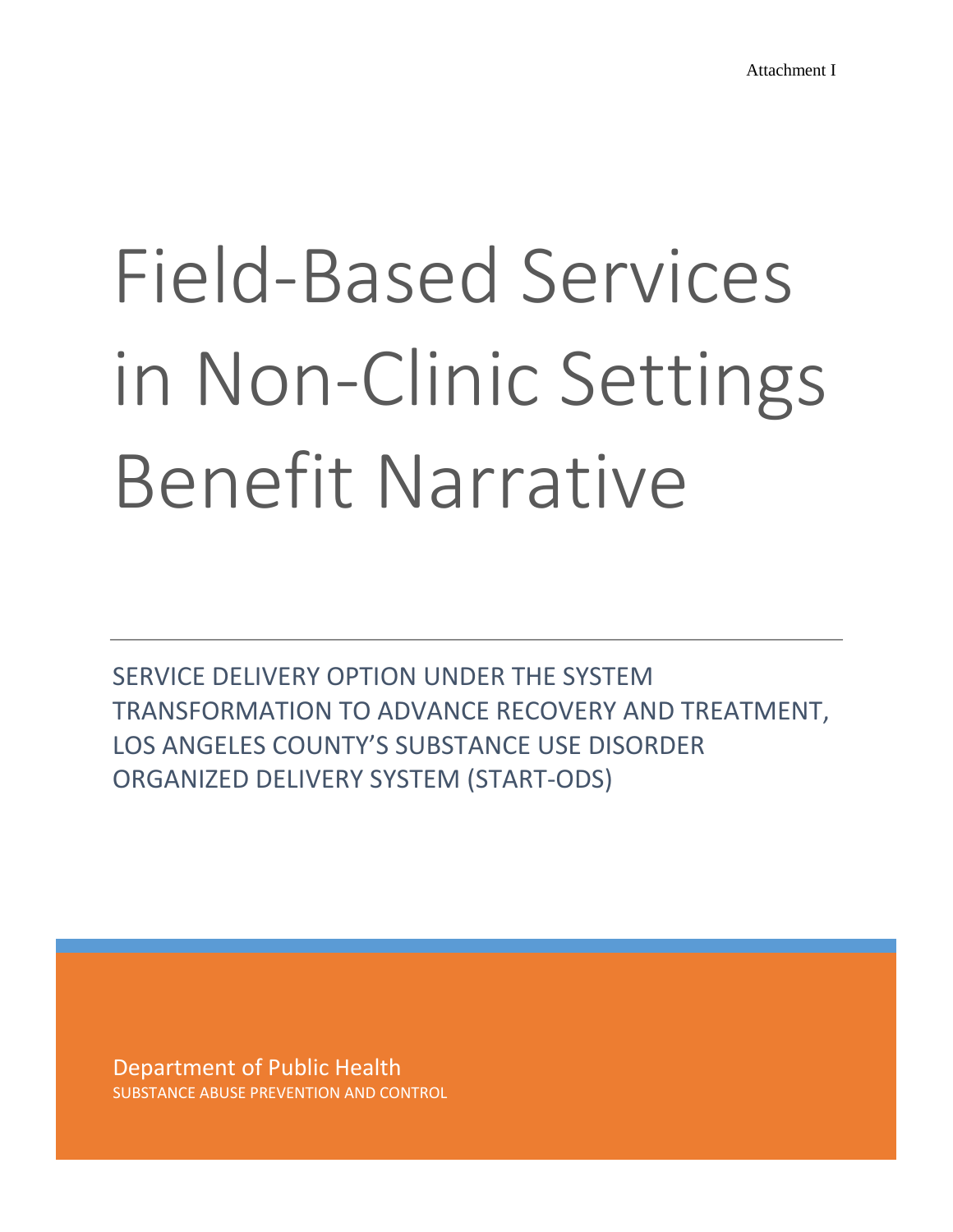# **Table of Contents**

| $\mathbf{I}$ . |  |
|----------------|--|
| II.            |  |
| III.           |  |
| IV.            |  |
|                |  |
|                |  |
| V.             |  |
| (a)            |  |
| (b)            |  |
| VI.            |  |
| VII.           |  |
|                |  |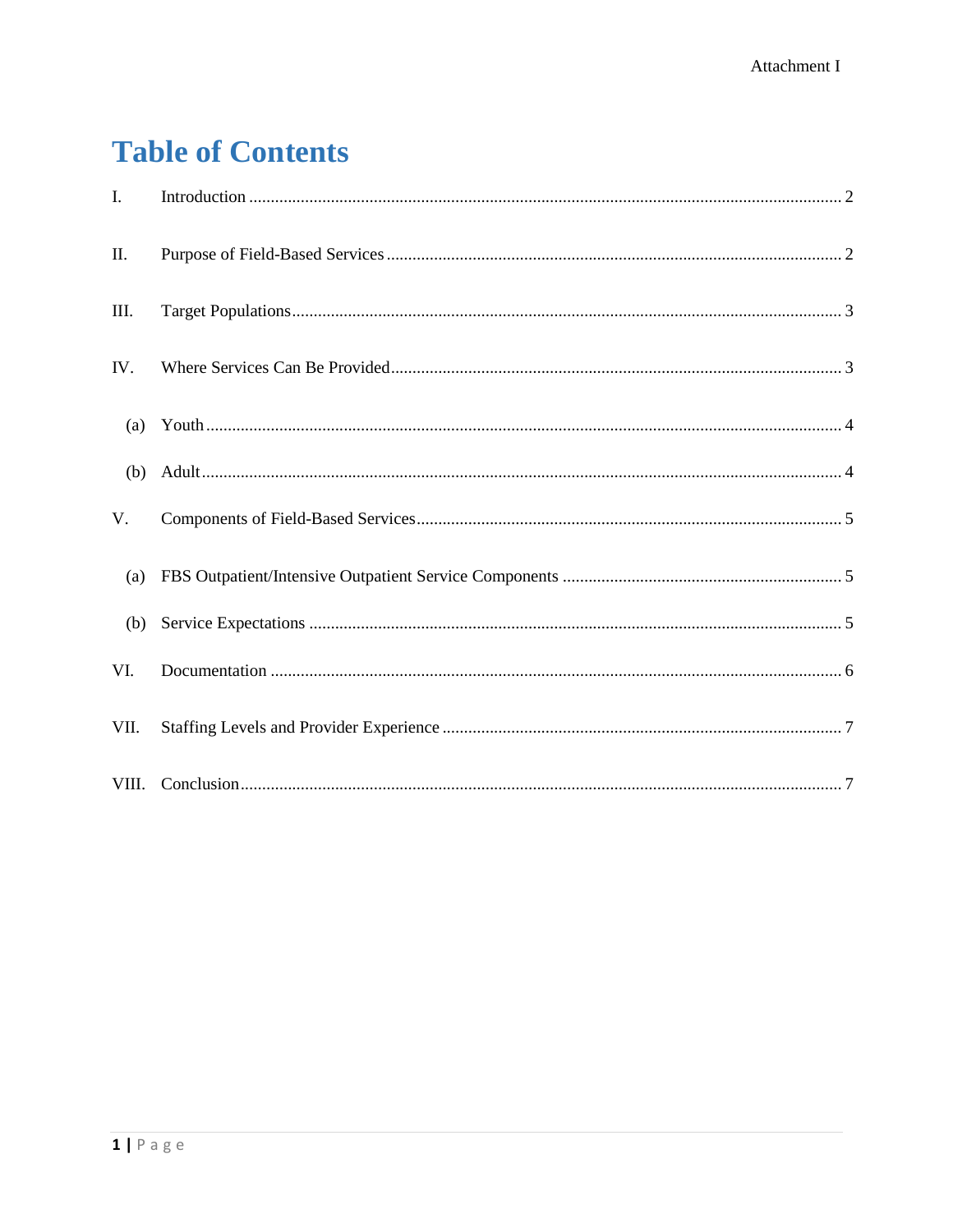# <span id="page-2-2"></span><span id="page-2-0"></span>I. Introduction

The Los Angeles County Department of Public Health, Substance Abuse Prevention and Control (SAPC) now offers an expanded benefit package of Substance Use Disorder (SUD) services with the launch of the System Transformation to Advance Recovery and Treatment, Los Angeles County's Substance Use Disorder Organized Delivery System (START-ODS). The benefit package contains provisions to allow for Field-Based Services (FBS) as a method of service delivery for Outpatient Services (American Society of Addiction Medicine (ASAM) Level 1), Intensive Outpatient Services (ASAM Level 2.1), and Recovery Support Services (RSS) for patients with established medical necessity.

Additionally, at a minimum, registered SUD counselors may conduct the ASAM Continuum assessments at SAPC-approved sites as an FBS option to promote client engagement in treatment services. Under START-ODS, agencies must verify medical necessity by a Licensed Practitioner of the Healing Arts (LPHA) within seven (7) calendar days of the initial FBS assessment for young adults (18-20) and adults (21 and over) or within 14 calendar days of the initial FBS assessment for youth (ages 12-17) in order to bill for assessment services. *Time spent conducting assessments for individuals that do not meet medical necessity is not reimbursable under START-ODS.*

Services under the START-ODS must be patient-centered and may vary in intensity, duration, and method of service delivery based on medical necessity and the patient's needs. This includes the delivery of outpatient or intensive outpatient treatment services at non-SUD clinic sites. The network provider delivering the FBS must be employed with a contracted Drug Medi-Cal (DMC)-certified agency operated site.

# <span id="page-2-1"></span>II. Purpose of Field-Based Services

The evolution of the SUD treatment field under the County's START-ODS allows for the flexible delivery of outpatient (OP), intensive outpatient treatment (IOP), and recovery support services (RSS) based on the patient's needs and established treatment goals. Flexible treatment approaches such as FBS and the use of a patient-centered philosophy can increase patient motivation in treatment and lead to positive treatment outcomes.<sup>1</sup>

FBS as a method of service delivery provides an opportunity for SUD network providers to (1) better integrate necessary physical and behavioral health, as well as social services, and (2) address patient barriers to accessing traditional treatment settings such as physical limitations, employment conflicts, transportation limitations, or restrictive housing requirements (e.g., registered sex offenders). The utilization of FBS should be based on a demonstrated and documented patient need for services outside of a DMC-certified site.

 $\overline{\phantom{a}}$ 

 $1 \text{ U.S. Department of Health and Human Services, Substance Abuse and Mental Health Services Administration,$ Center for Substance Abuse Treatment. (2002). *Enhancing Motivation for Change in Substance Abuse Treatment. TIP 35.* Rockville, MD.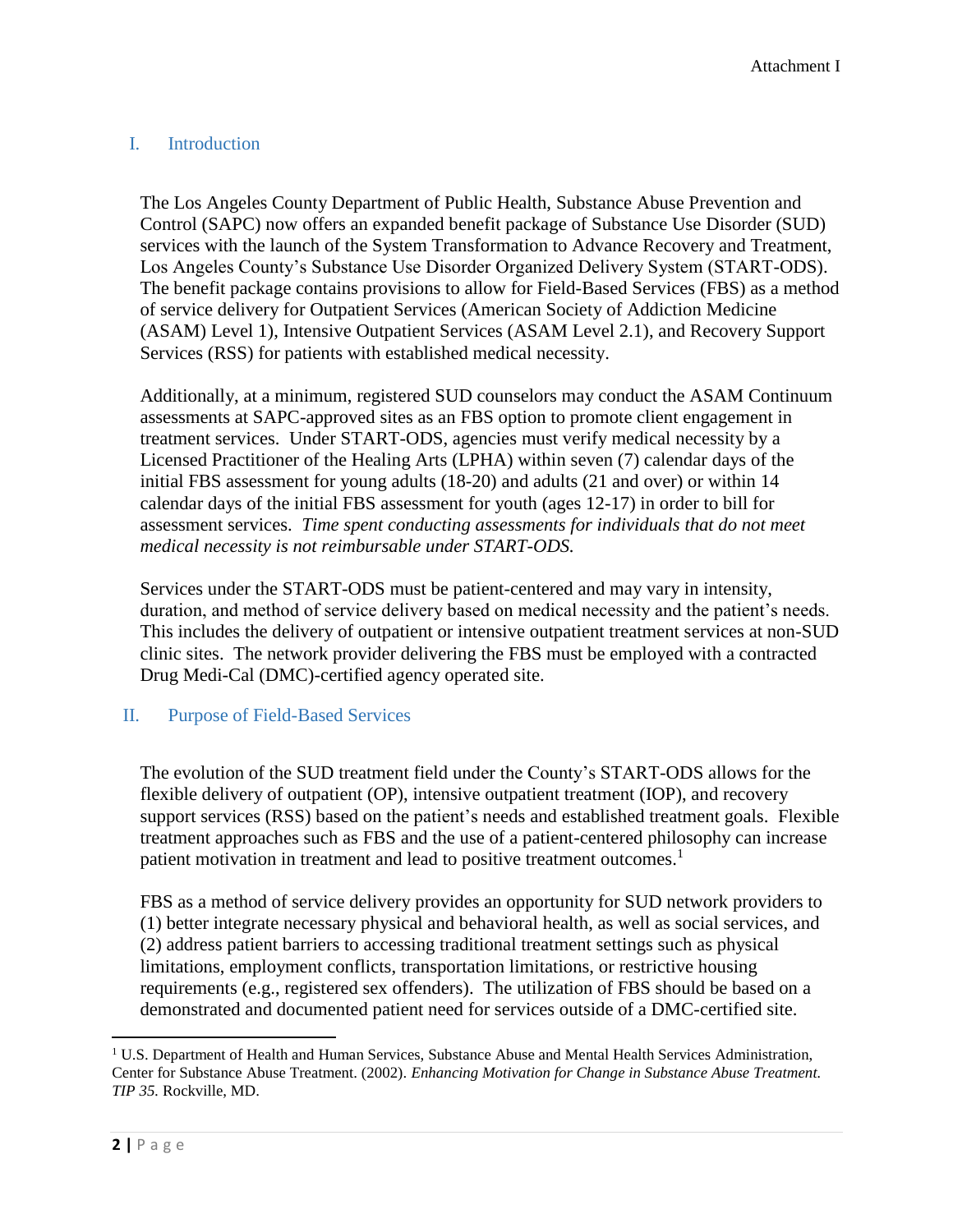# III. Target Populations

The delivery of FBS is intended for populations that have been historically difficult to reach which include, but are not limited to the following:

- o Arsonists
- o Foster care system involved
- o Gang-involved
- o Homeless and chronically homeless
- o Individuals with co-occurring or co-morbidity diagnosis
- o Juvenile justice-involved
- o Medically fragile/limited mobility
- o Older adults
- o Pregnant and post-partum females
- o Registered sex offenders
- o Residents of rural areas
- o School-based youth, including alternative school placements

#### <span id="page-3-0"></span>IV. Where Services Can Be Provided

Prior to commencing FBS, contractors must submit a completed work plan summary and narrative (See SAPC Bulletin 19-03) to SAPC for review and approval. The purpose of the work plan is to establish the following:

- $\circ$  Identify the proposed non-clinic setting(s);
- o Identify target populations to be served;
- o Demonstrate that FBS will comply with required patient confidentiality requirements (42 CFR part 2 and the Health Insurance Portability and Accountability Act (HIPAA)) when they are delivered in the proposed settings; and
- o Describe the frequency and duration of service provision in field-based locations.

SAPC will require Memoranda of Understanding (MOU) between the provider and the agencies/organizations that will host the provider of FBS including school-based sites. The MOU shall include contact information for the proposed site location (e.g., location name, location manager/contact, address, daytime phone number, etc.); proposed number of individuals to be served per day, week and month; agreed days and times that services will be provided; details regarding the roles and responsibilities of key staff; a term period; and proposed services and provisions for network providers to effectively conduct services, including adherence to confidentiality rules and regulations. SAPC reserves the right to deny approval of work plans at its sole discretion at any time. For instance, SAPC may limit the number of treatment providers conducting FBS at permanent supportive housing sites within walking distance of each other. Proposed FBS site locations may be denied if there is not a valid business license and fire department permit.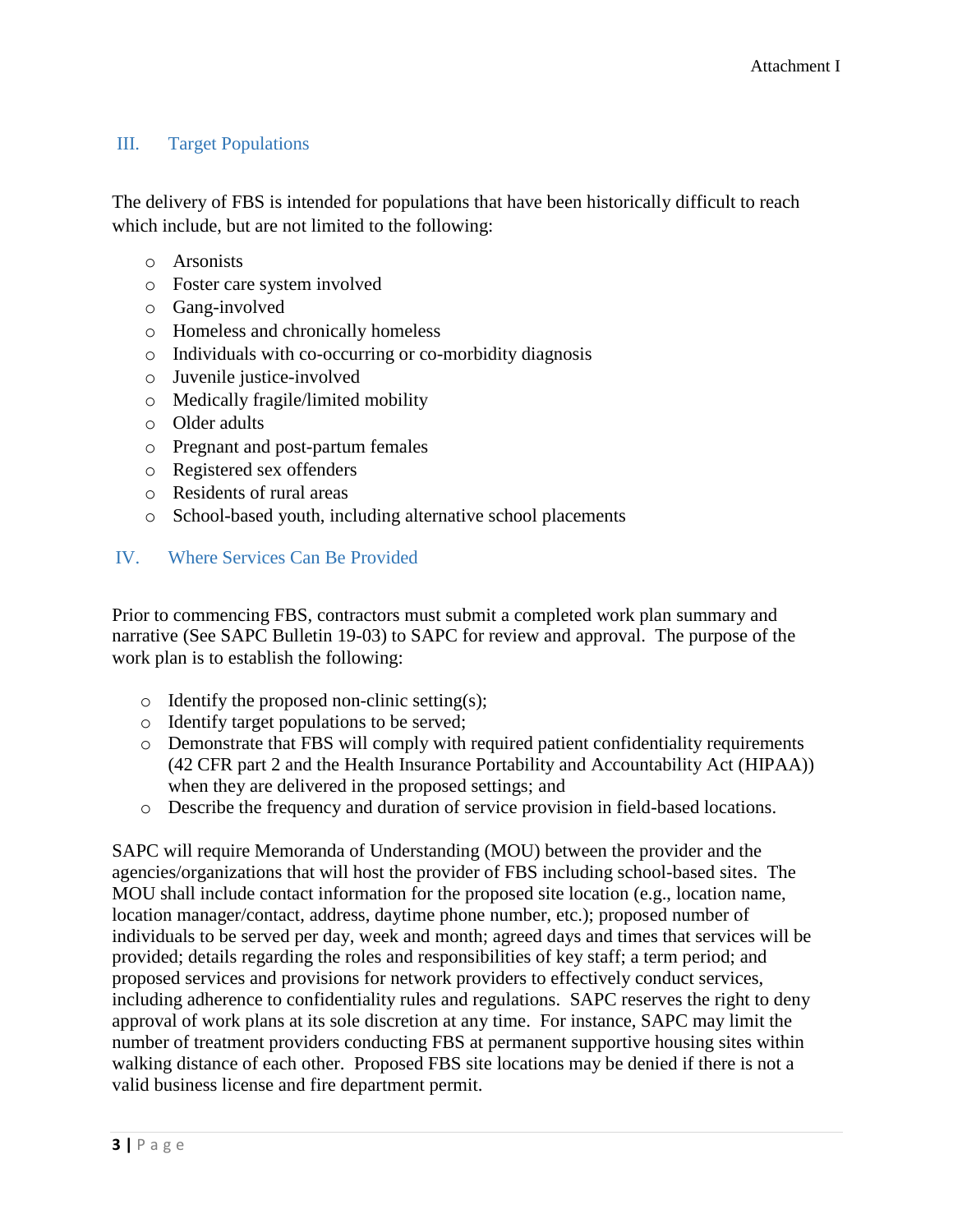<span id="page-4-2"></span>The approved work plan will allow contracted agencies to have a predetermined set of potential non-clinic settings where service delivery may be appropriate when a treatment plan indicates that a client may benefit from FBS. SAPC will disallow any FBS services that contractors provide at sites not approved through the FBS process and may have their approved FBS work plan revoked.

The following outlines SAPC-recommended non-clinic settings:

- <span id="page-4-0"></span>(a) Youth
	- o Youth Homeless Shelters
	- o Group Homes
	- o Community Facility Centers
	- o Community Centers
	- o Recreation Centers
	- o Department of Children and Family Services Offices
	- o Probation Office Sites/Regional Hubs
	- o Los Angeles County Office of Education Alternative sites
- <span id="page-4-1"></span>(b) Adult
	- o Adult Day Centers
	- o Board and Care Settings
	- o Federally Qualified Health Centers
	- o Drop-in Centers
	- o Department of Mental Health (DMH) clinic sites (including DMH legal entities)
	- o Department of Health Services (DHS) directly-operated facilities
	- o Department of Probation Area Offices
	- o Department of Children and Family Services Offices
	- o Department of Public Social Services Offices
	- o Permanent or Interim Housing Sites

*Limitations/Exclusions:* In-custody services provided for youth and adults are not permissible as an FBS delivery site or reimbursable through the Drug Medi-Cal (DMC) program.

*DMC Site Certification and Other SAPC Requirements:* FBS cannot be utilized in lieu of obtaining a California Department of Health Care Services (DHCS) DMC Site Certification for providers' directly operated sites (e.g., rented, leased, and owned sites) where delivery of SUD or mental health treatment services are the primary business and where services are delivered by individuals employed by the agency managing the service site.

DHCS DMC Site Certification is not required for facilities whose primary business is the provision of services other than SUD and mental health and where individuals not employed by the agency are managing the services delivered on-site.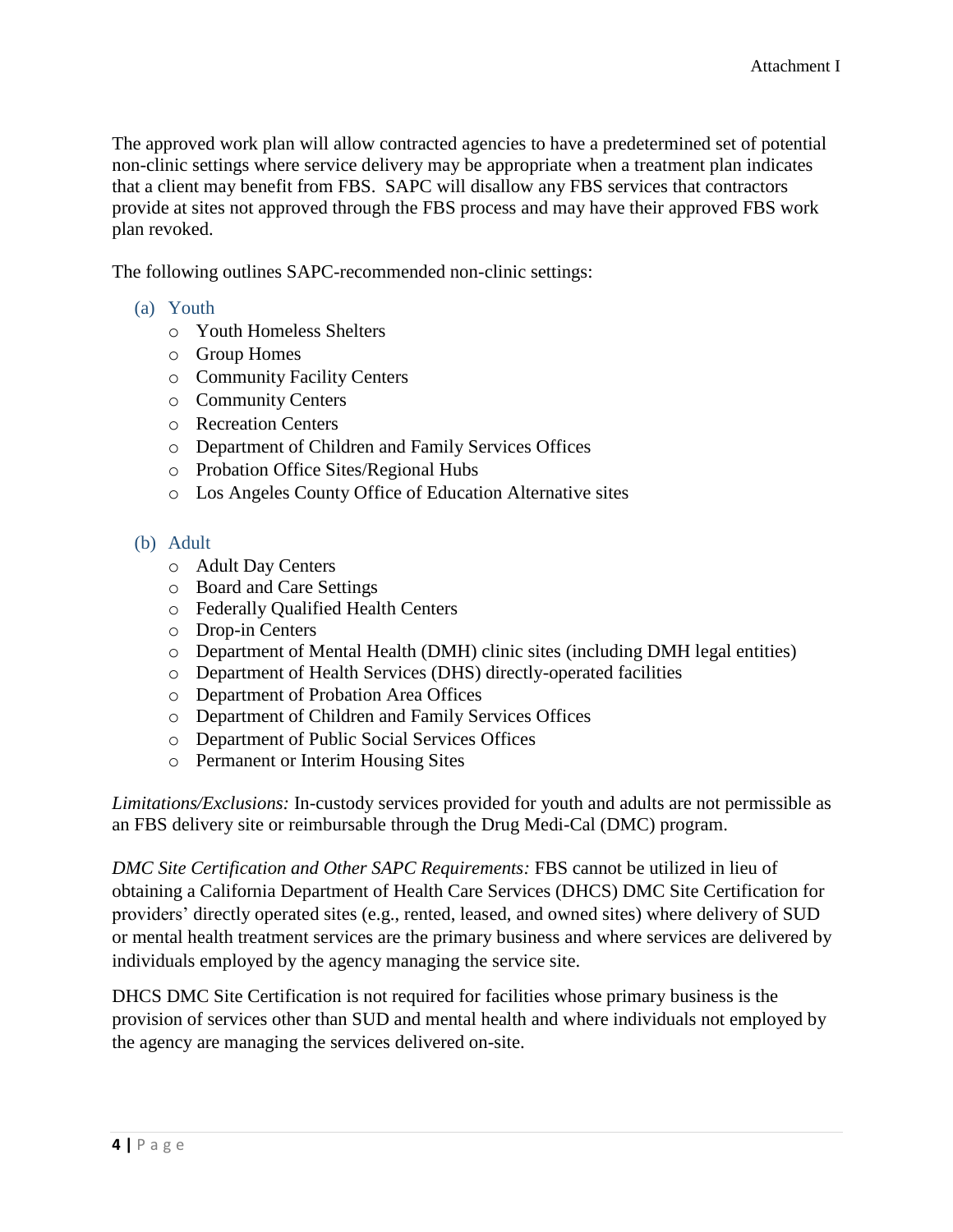# V. Components of Field-Based Services

#### 1) Assessments

Agencies that opt to utilize FBS to conduct ASAM Continuum assessments will not be reimbursed under START-ODS if patients do not meet medical necessity or are not eligible for Medi-Cal, My Health LA, or select County-funded programs such as Assembly Bill 109, Juvenile Justice Crime Prevention Act, Promoting Safe and Stable Families Time Limited Family Reunification, or Title IV-E.

#### 2) Direct Treatment Services

Under FBS, OP services, IOP services, and RSS are allowable services, provided individuals meet medical necessity. Furthermore, based upon the ASAM Criteria, the following service components are allowable:

- <span id="page-5-0"></span>(a) FBS Service Components*<sup>2</sup>* :
	- o Individual Counseling (OP, IOP, and RSS)
	- $\circ$  Group Counseling<sup>3</sup> (OP, IOP, and RSS)
	- o Case Management (OP, IOP, and RSS)
	- o Treatment Planning (OP and IOP)
	- o Discharge Planning (OP and IOP)
	- o Crisis Intervention (OP and IOP)
	- o Patient Education (OP and IOP)
	- o Family Therapy (OP and IOP)
	- o Collateral Services (OP and IOP)
	- o Recovery Monitoring (RSS)
	- o Substance Abuse Assistance: Relapse Prevention (RSS)

#### <span id="page-5-1"></span>(b) Service Expectations

The addition of FBS allows contractors the opportunity to promote patient engagement and retention in SUD treatment services. Incorporating FBS into treatment planning can motivate clients through the following:

- o Increasing patient retention in treatment.
- o Re-engaging patients struggling with compliance and/or adherence to treatment.
- o Overcoming patient resistance to traditional treatment settings.
- o Keeping patients engaged in services when placed on waitlists for higher levels of care or during transitions to lower levels of care. <sup>4</sup>

 $\overline{\phantom{a}}$ 

<sup>2</sup> Refer to narrative in Provider Manual for treatment service definitions and service components.

<sup>3</sup> Groups should have at least two (2) and can be no more than 12 individuals per group.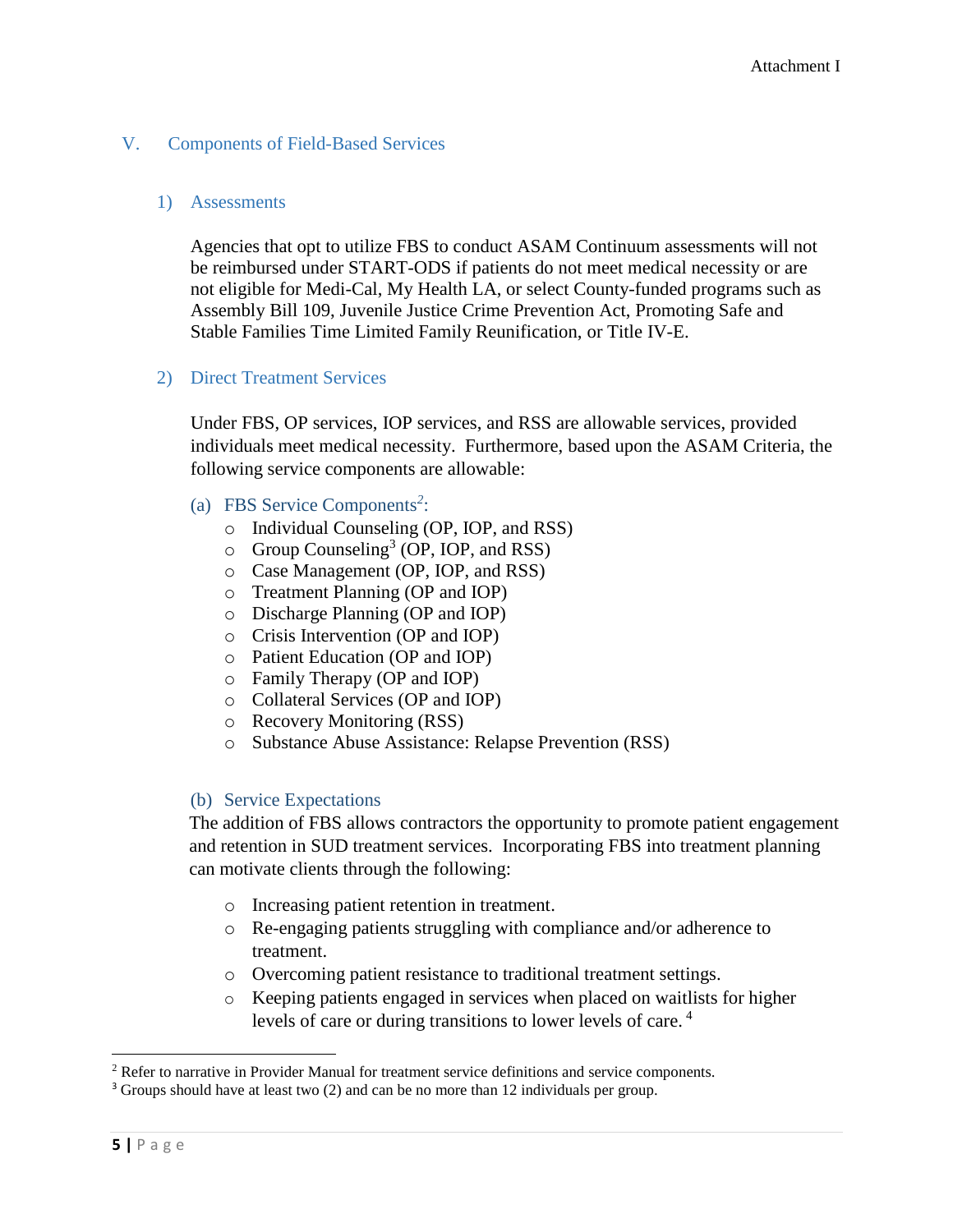Contractors are expected to ensure that services reflect the individual's goals and are tailored to meet the patient's needs, including the availability of services provided via FBS. This includes the following service expectations:

- o **Culturally Competent Services:** Contractors shall provide culturally competent services. Contractors must ensure that their policies, procedures, and practices are consistent with the principles outlined in the National Standards for Culturally and Linguistically Appropriate Services in Health and Health Care (CLAS) and are embedded in the organizational structure.
- o **Age and Developmentally Appropriate Services:** Contractors shall deliver services that align with the patient's age and developmental level to ensure engagement in the treatment process.
- o **Medications for Addiction Treatment (MAT):** Contractors shall maintain procedures for linkage/integration to MAT services. Patients receiving MAT must not be discriminated against and must have equal access to services. The prescribing of MAT should follow established prescribing standards from the ASAM and the Substance Abuse and Mental Health Services Administration (SAMHSA). Contractor staff will regularly communicate with prescribers of MAT to ensure coordination of care, assuming the patient has signed a 42 CFR Part 2 compliant release of information for this purpose.
- o **Evidenced-Based Practices (EBP):** Contractors must implement, at minimum, the following two EBPs: Motivational Interviewing (MI) and Cognitive Behavioral Therapy (CBT). Providers are encouraged to implement additional EBPs, including relapse prevention, trauma-informed treatment, and psychoeducation.
- o **Case Management:** Contractors shall deliver a variety of case management and care coordination services, including transitioning patients from one level of care to another and navigating the mental health, physical health, and social service delivery systems, including housing referrals, as appropriate.
- o **Confidentiality Regulations:** Contractors shall adhere to all applicable confidentiality laws, including but not limited to, CFR Title 42 §2.35(a); Health Insurance Portability and Accountability Act (HIPAA) Privacy Regulations; 45 CFR Section 164.508(b)(2) and 164.501; and the California Civil Code Section 56.11, when providing FBS.
- <span id="page-6-0"></span>VI. Documentation

*Documentation for agencies proposing to provide direct SUD treatment via FBS:* If during the treatment planning process it is determined that FBS are appropriate, then the treatment plan

 $\overline{a}$ 

<sup>4</sup> U.S. Department of Health and Human Services, Substance Abuse and Mental Health Services Administration, Center for Substance Abuse Treatment. (2002). *Enhancing Motivation for Change in Substance Abuse Treatment. TIP 35.* Rockville, MD.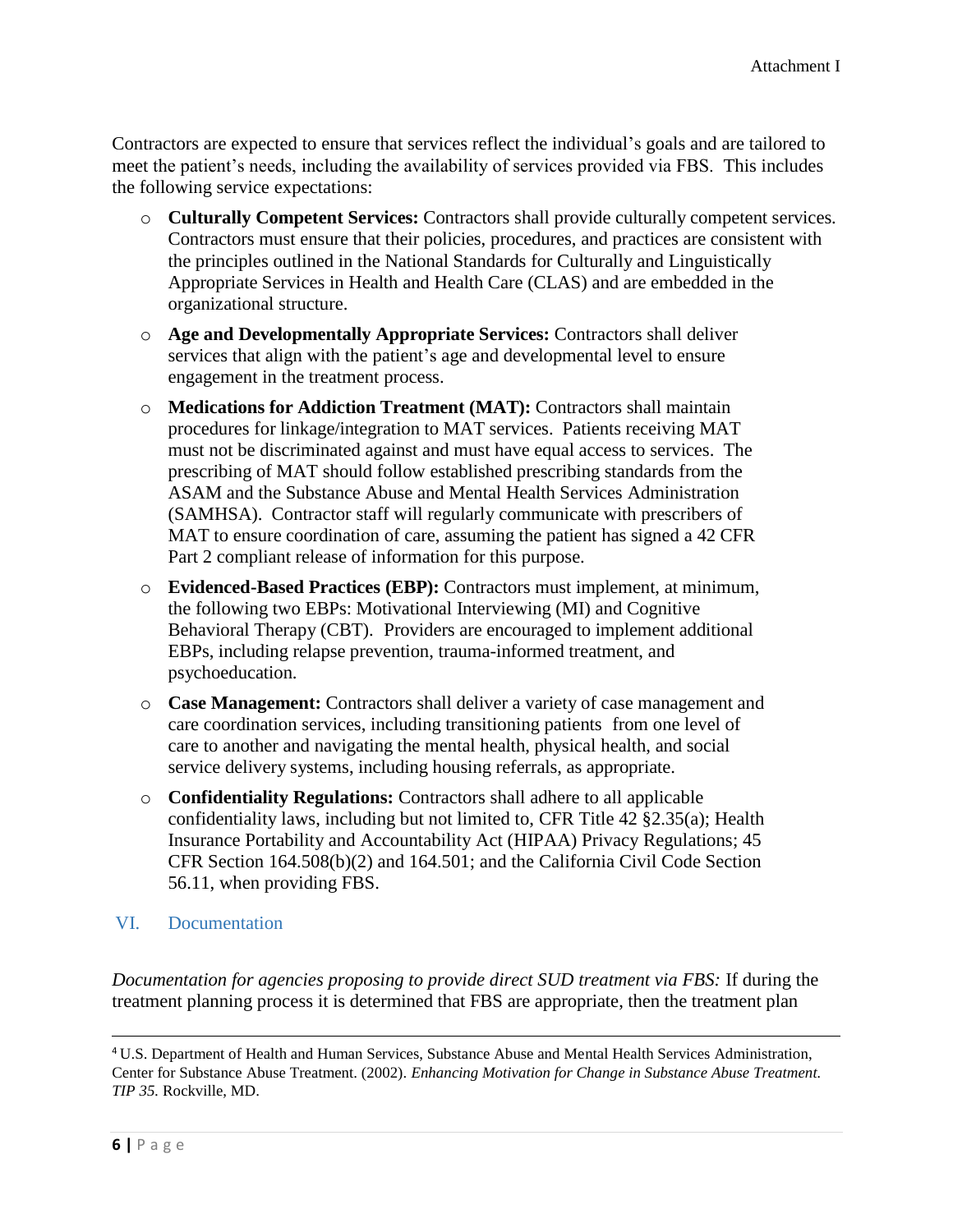must provide the anticipated number of FBS sessions to be provided and the approved site location(s) from the SAPC-approved work plan. Additionally, as with required treatment plan reviews and updates, the SUD counselor and LPHA must document the continued need for FBS, if applicable. All client files must be housed at the DMC-certified facility and in no instance shall client files be stored at the FBS site locations.

To ensure that activities are appropriately administered, a Monthly Activity Report (See SAPC Bulletin 19-03) must be submitted every month per provider for as long as FBS activities are provided.

#### <span id="page-7-0"></span>VII. Staffing Levels and Provider Experience

*Staffing Level/Experience:* FBS must be delivered by certified SUD counselors or LPHAs.

Professional staff must be licensed, certified, or recognized under California State scope of practice statutes. Professional staff shall provide services within their individual scope of practice as required. Certified SUD counselors must adhere to all requirements in the California Code of Regulations, Title 9, Chapter 8 and must be certified by one of the National Commission for Certifying Agencies (NCCA) accredited organizations recognized by the California Department of Health Care Services (DHCS): Addiction Counselor Certification Board of California (affiliated with California Association for Alcohol/Drug Educators (CAADE); California Association of DUI Treatment Programs (CADTP) and California Consortium of Addiction Programs and Professionals (CCAPP). With the exception of Medications for Addiction Treatment (MAT) services, all OP and IOP services may be provided by a certified SUD counselor or LPHA. An LPHA possesses a valid California clinical license in one of the following professional categories:

- o Physician (MD or DO)
- o Nurse Practitioner (NP)
- o Physician Assistant (PA)
- o Registered Nurse (RN)
- o Registered Pharmacist (RP)
- o Licensed Clinical Psychologist (LCP)
- o Licensed Clinical Social Worker (LCSW)
- o Licensed Professional Clinical Counselor (LPCC)
- o Licensed Marriage and Family Therapist (LMFT)
- o License-Eligible Practitioners working under the supervision of licensed clinicians

#### <span id="page-7-1"></span>VIII. Conclusion

SUD treatment should be delivered across a continuum of care that reflects illness severity and the intensity of services required. One of the key goals of DPH-SAPC is to ensure that patients